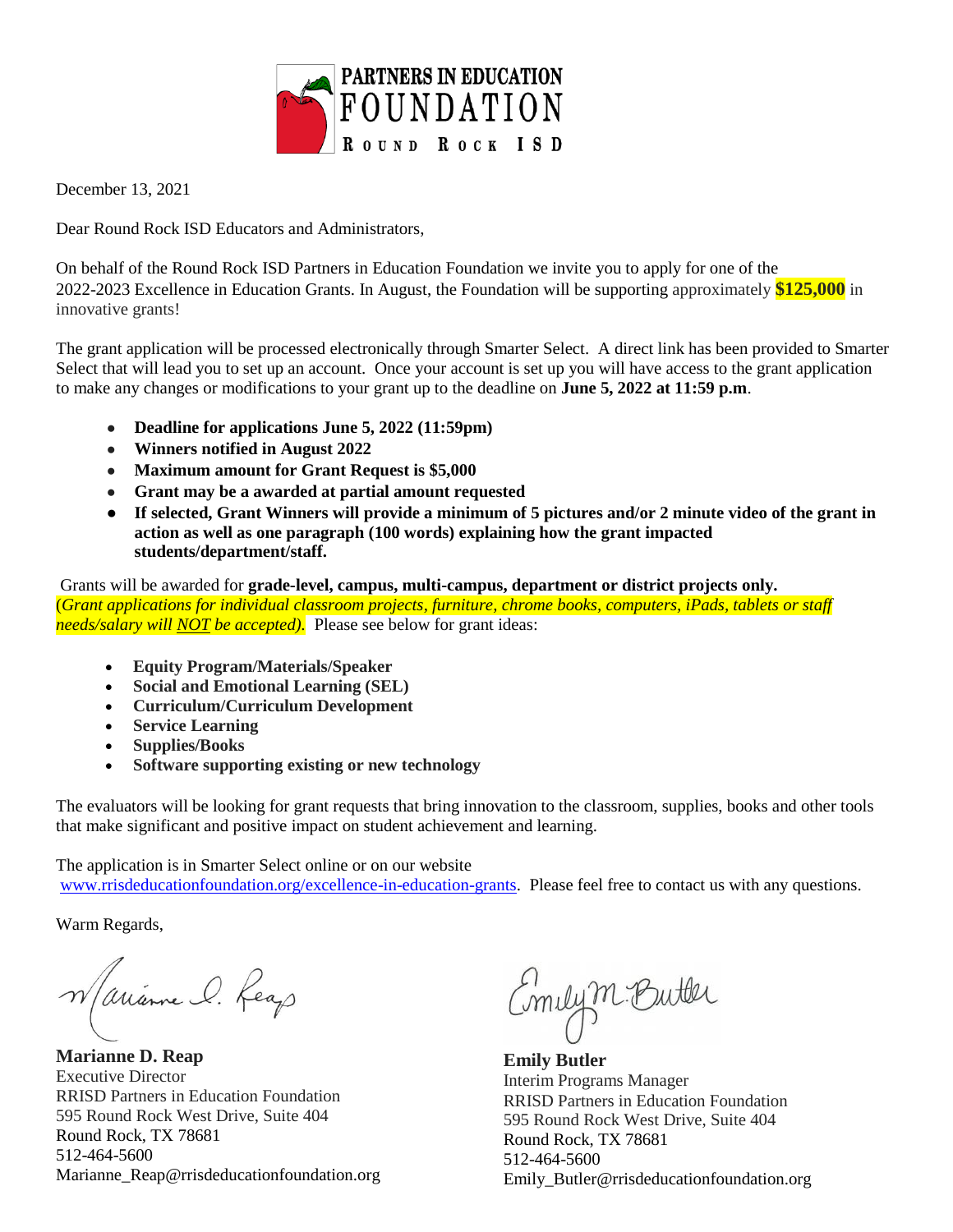

## **Application Guidelines for 2022-2023 School Year**

**Purpose:** The Round Rock ISD Partners in Education Foundation created the Excellence in Education Grant program to help provide educator groups and campuses with the resources and tools they need to most significantly impact student achievement.

#### **Eligibility:**

- To be eligible for this funding, your project must directly address:
	- o a specific Round Rock ISD goal set forth by the Board of Trustees, or
	- o a specific campus goal listed in the Campus Improvement Plan
- Applications will be accepted from:
	- o a group of teachers at a campus (e.g. grade level team or an integrated team)
	- o a whole campus
	- o a group of teachers or administrators from multiple campuses
	- o a central administrator (departments)
- Funds will be granted for one year only. For this grant period, the project must be implemented in the 2022-2023 school year and evaluated according to dates listed on application.
- Applications must adhere to district purchasing policies. Within the grant you must be able to check off that you have verification of approval from your Principal, Bookkeeper and Instructional Technology Specialist to verify use of authorized vendor, prices and technology that the district will support.
- If software licenses are a part of the grant application, they must be on the District ITS approved list.
- Meals for an event must be less than 40% of the requested budget

#### **Grants will NOT be awarded for:**

- Individual classroom project
- Incomplete applications or those that do not adhere to the format guidelines
- Grants will **NOT** support:
	- o **flexible learning furniture**
	- o **computers/laptops (includes iPads and chrome books)**
	- o **salaries (including substitute teacher pay)**
	- o **staff development (registration fees, lodging, food, travel)**
- Costs and items that may be available through district, state or federal funding
- Requests which exceed the stated dollar limit

#### **Format Guidelines:**

● Your application detail can be saved and returned to by clicking the **SAVE button** at the bottom of the smarter select application page. The application must be submitted electronically via Smarter Select.

#### **Award of Funds:**

- Grants of up to \$5,000 will be awarded.
- The size and number of awards will be determined by the amount of funds allocated by the Round Rock ISD Partners in Education Foundation.
- Each eligible application will be reviewed by a group of evaluators representing the Round Rock ISD Partners in Education Foundation and Round Rock ISD. After reviewing the applications, the grant review committee will determine whether to fully fund, partially fund, or deny funds for each project.
- All items purchased shall become property of Round Rock ISD to be utilized at the campus or department for which it was originally awarded and designated to.
- Funds must be utilized by **March 3, 2023** and projects must be completed by **May 19, 2023**. Remaining funds will return to the Foundation to assist other campuses. Awards **may not** be rolled over for a future year.